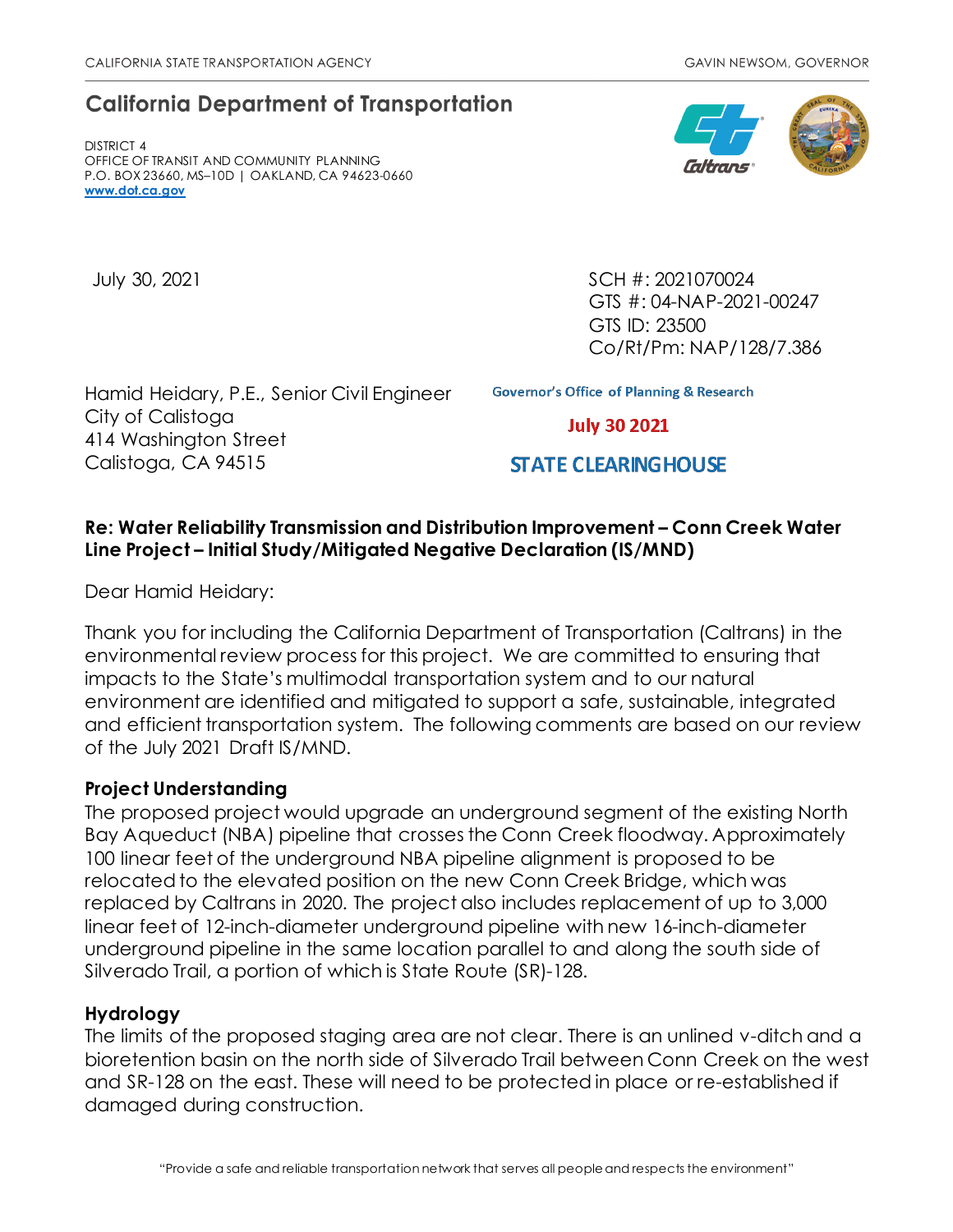Hamid Heidary, P.E., Senior Civil Engineer July 30, 2021 Page 2

The Conn Creek Bridge project placed rock slop protection in the creek and along the banks. Please clarify if the proposed removal of the concrete cap and pipe within the creek bed affects any of these rocks and if the proposed rocks tie into the existing area.

The clearance between the existing 18-inch pipe located southeast of the new bridge and the proposed water line appears minimal. Please specify the proposed clearance. If it is less than 1 foot, Caltrans recommends installing a concrete saddle.

## **Landscape Architecture**

Section 4.1 Aesthetics: Caltrans agrees with the "less than significant impact" finding due to the mostly underground placement of the new water line. The new water line to be suspended from the bridge is not readily visible to travelers on SR-128, but is briefly visible from Conn Creek Road. The growth of vegetation will eventually provide screening.

Figure 2.6-1: it appears that the construction staging will damage the existing irrigation. The yellow area in the north east corner contains the existing mitigation planting, irrigation cam coupler assembly and valves. In the orange area, the existing irrigation and mitigation planting may be damaged by bringing heavy equipment to the creek bed and building scaffolding for the new pipe installation.

Sheet C-3: The proposed work to remove BO valve and CTS may disturb existing irrigation and native rose planting behind the guard rail.

Sheet C-4: The excavation for new underground pipeline in the shoulder area south east of the creek may impact the existing bioswale.

Sheet C-9: The construction for water line removal along the dirt access road may damage the existing mitigation planting and irrigation along the creek banks.

The mitigation planting and irrigation installed under the Caltrans bridge contract 04- 1G4304 is currently in the plant establishment phase until early 2022. A second contract 04-1G43A1, which intends to maintain the existing planted areas at the project location, is targeted for advertisement in October 2021. It will provide 4 years of maintenance and required mitigation monitoring, with a proposed schedule from January 2022 to January 2026. Any damages to the existing irrigation and mitigation planting must be repaired or replaced in accordance with the 04-1G4304 contract documents for permit compliance.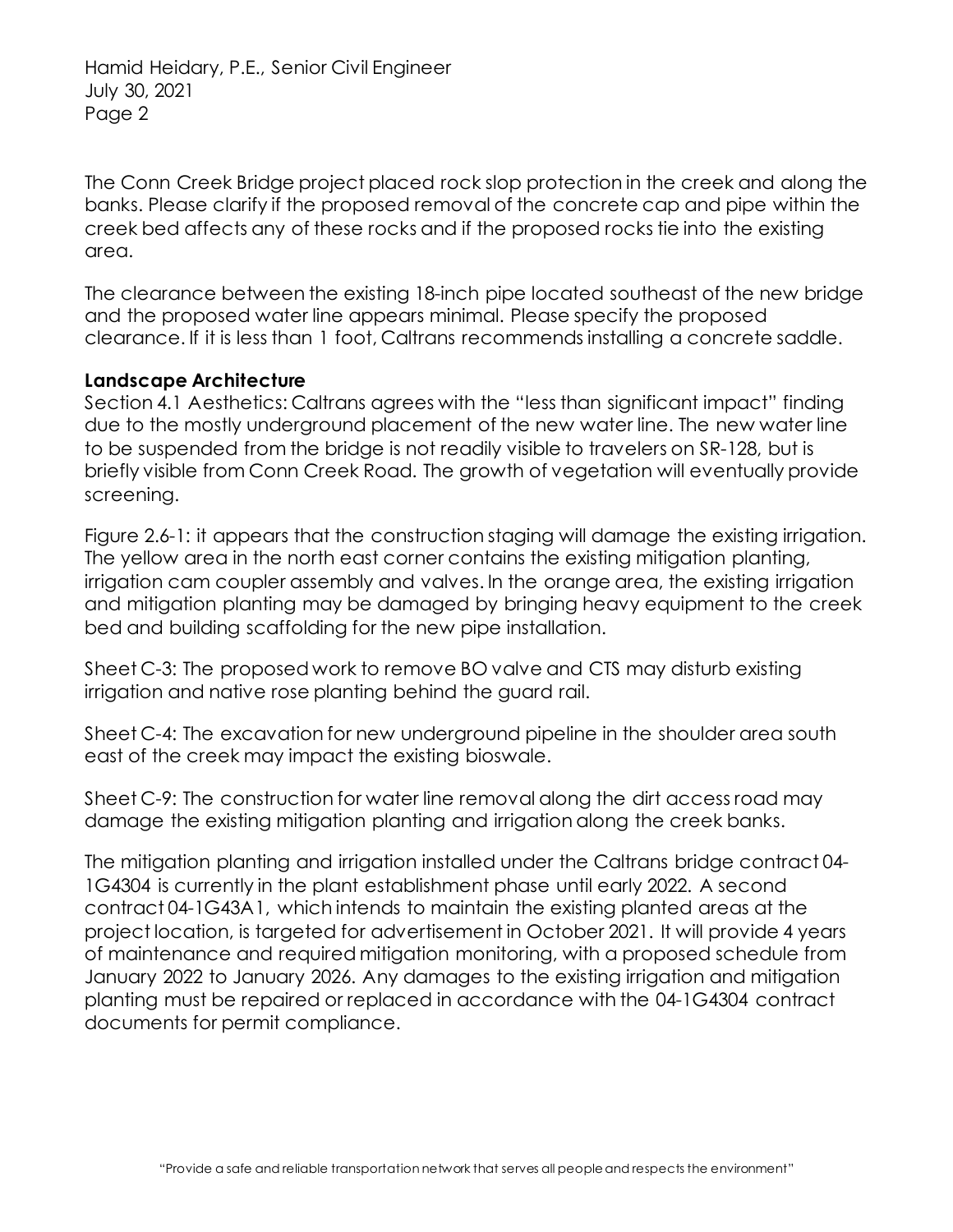Hamid Heidary, P.E., Senior Civil Engineer July 30, 2021 Page 3

#### **Construction-Related Impacts**

Prior to construction, the Traffic Control Plan should be submitted with the Encroachment Permit application to Caltrans which should show the proposed work hours of 7 am to 7 pm as indicated on page 4-74 of the IS/MND.

SR-128 on Silverado Trail overlaps at the Conn Creek Bridge location. All construction activities commencing near the highway travel lanes may require closing the adjacent travel lane and would consequently require lane closures unless reviewed by, and prior approval obtained from, the Office of Traffic Management. Project work that requires movement of oversized or excessive load vehicles on State roadways, and/or travel lane closures on SR-128 requires a transportation permit that is issued by Caltrans. To apply, visit: [https://dot.ca.gov/programs/traffic-operations/transportation](https://dot.ca.gov/programs/traffic-operations/transportation-permits)[permits.](https://dot.ca.gov/programs/traffic-operations/transportation-permits)

## **Utilities**

Utility encroachments on structures should be avoided where feasible and alternatives to locate utilities elsewhere must be analyzed. Please see [https://dot.ca.gov/-](https://dot.ca.gov/-/media/dot-media/programs/design/documents/pdpm-chapter17-a11y.pdf) [/media/dot-media/programs/design/documents/pdpm-chapter17-a11y.pdf](https://dot.ca.gov/-/media/dot-media/programs/design/documents/pdpm-chapter17-a11y.pdf) for detailed information. Also, any utilities that are proposed, moved or modified within Caltrans' Right-of-Way (ROW) shall be discussed. If utilities are impacted by the project, provide site plans that show the location of existing and/or proposed utilities. These modifications require a Caltrans-issued encroachment permit.

#### **Equitable Access**

If any Caltrans facilities are impacted by the project, those facilities must meet American Disabilities Act (ADA) Standards after project completion. As well, the project must maintain bicycle and pedestrian access during construction. These access considerations support Caltrans' equity mission to provide a safe, sustainable, and equitable transportation network for all users.

# **Lead Agency**

As the Lead Agency, the City of Calistoga is responsible for all project mitigation, including any needed improvements to the State Transportation Network (STN). The project's fair share contribution, financing, scheduling, implementation responsibilities and lead agency monitoring should be fully discussed for all proposed mitigation measures.

#### **Encroachment Permit**

Caltrans has three types of ownership within the project area: Fee, Temporary Construction Easement (TCE) and a Planting Easement. The encroachment permit will cover only the fee area. The TCE expires on December 31, 2022 and its use is specific to construct the Conn Creek bridge. This project would need its own rights if the easement areas are needed.